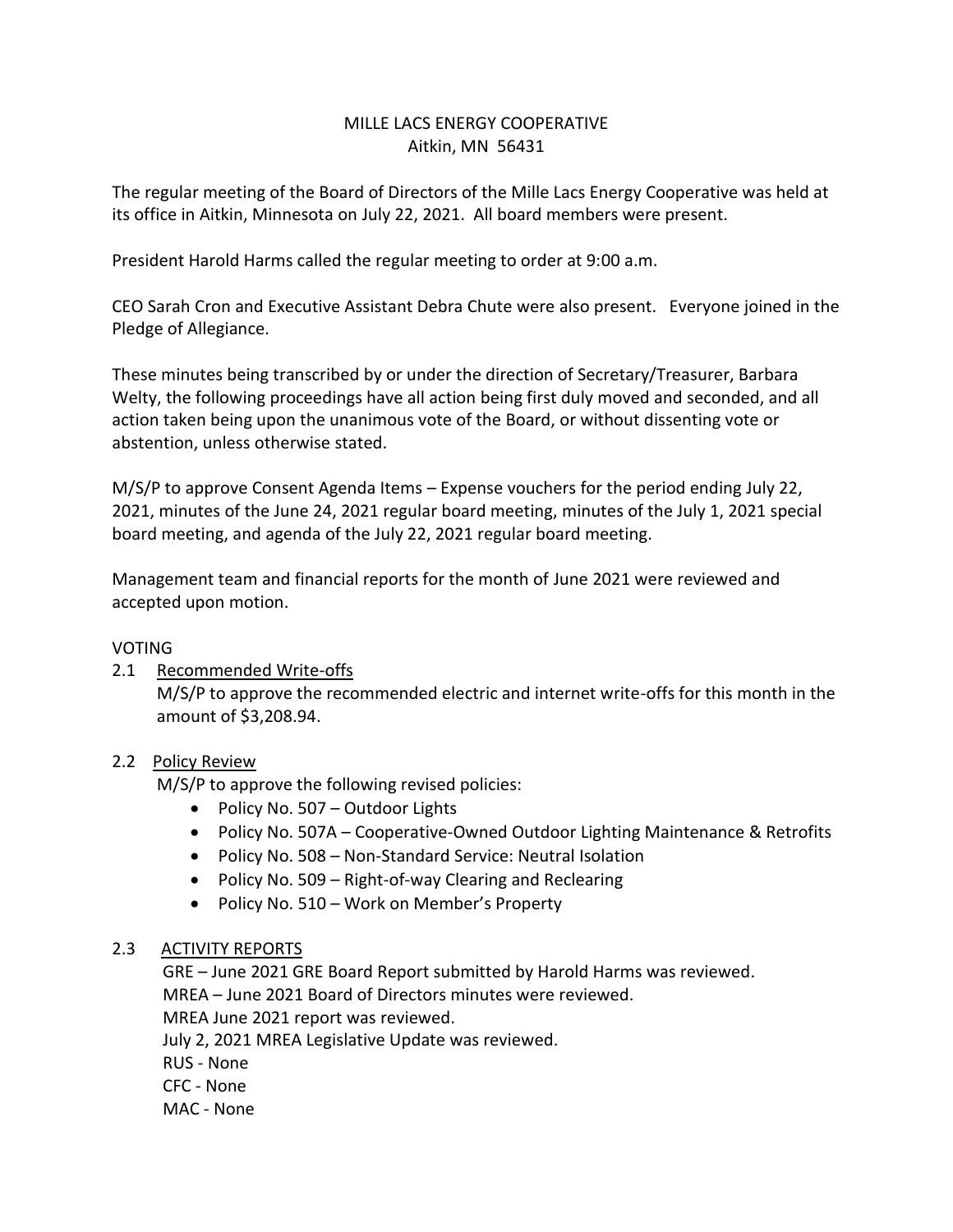Regular Board Meeting Minutes July 22, 2021

 FEDERATED - None NRTC – None RESCO – 2021 Director Election Ballot and candidates were reviewed. M/S/P to vote for Erick Heinz as RESCO Director. RESCO's 2020 patronage update was reviewed. MLEC received a check in the amount of \$7,552.00. NISC – None Other – None M/S/P to accept the activity reports.

### 2.4 GRE Delegate for July 30<sup>th</sup> Meeting

M/S/P to appoint Harold Harms as GRE Delegate and to appoint Carol Pundt as Alternate for the July 30<sup>th</sup> GRE Special Meeting.

### 2.5 Board Fees

Board of Directors fees and expense reimbursement were discussed. Per diem is currently \$299 per day. Retainer is currently \$511 per month.

M/S/P to increase meeting per diem from \$299/day to \$350/day as of July 1, 2021.

### REPORTS

3.1 Safety Control

MREA presented *Pole Top and Bucket Rescue and Mayday* training on July 15th, and Deanna Soderberg of PSL conducted a *Field Audit* on May 13th .

The next scheduled Safety Training will be August 17th with Deanna Soderberg of PLS presenting *Defensive Driving* to inside staff. Barb Welty will be attending.

The 2021 Safety Cross was reviewed.

3.2 Quarterly Articles/Bylaws Review The quarterly review of the Articles and Bylaws included the last third of the By-laws.

### SCHEDULED MEETINGS

- 4.1 MREA Board Chair Roundtable, Radisson Blu Mall of America Tuesday, August 10, 2021, Harold Harms is attending.
- 4.2 MREA Energy Issues Summit, Bloomington, Wednesday Thursday August 11- 12, 2021, Radisson Blu Mall of America Attending: Harold Harms, Barb Welty, Mike Reem, Bruce Robinson, Carol Pundt and Sarah Cron will be attending in person. Don Appel will attend via Livestream.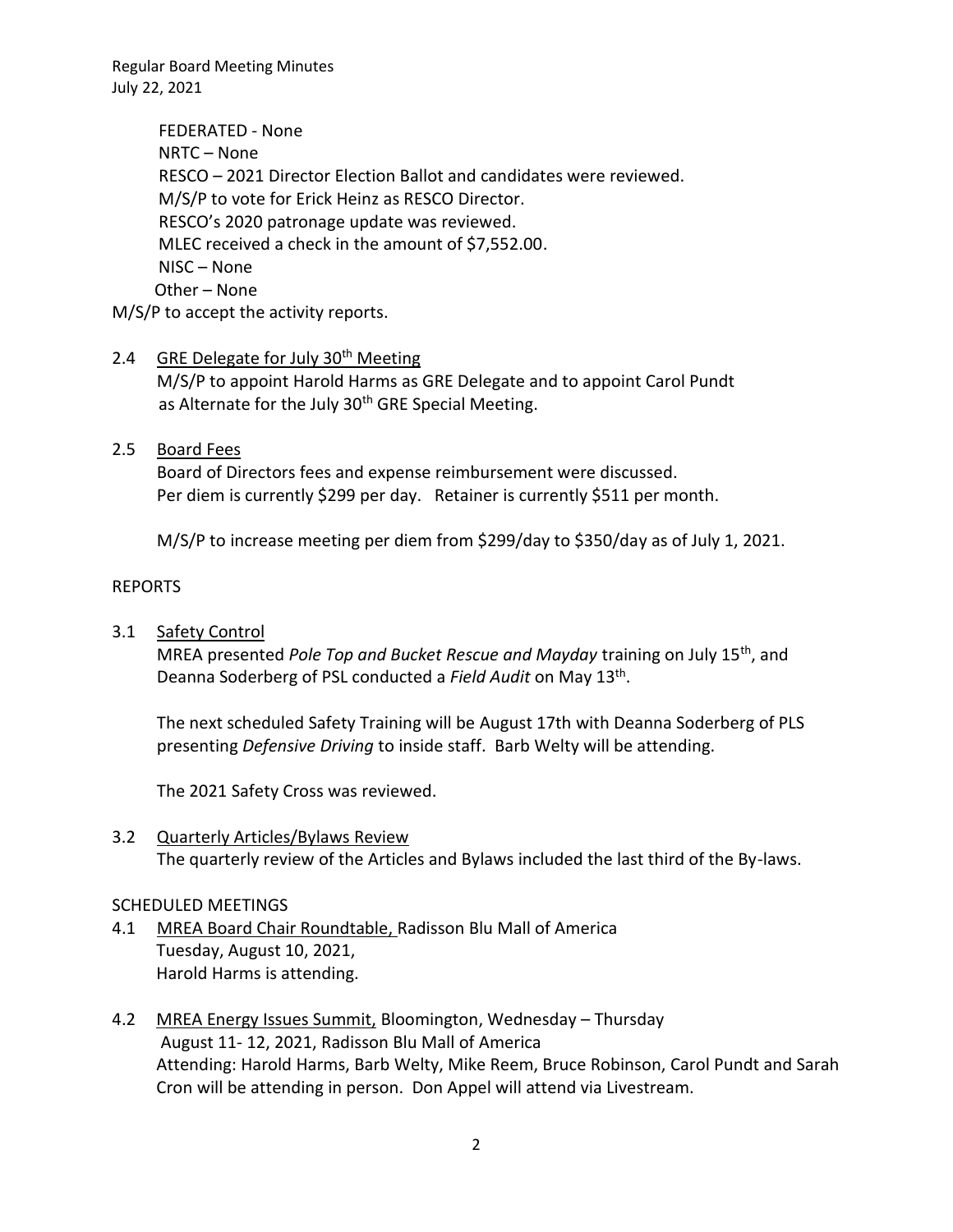Regular Board Meeting Minutes July 22, 2021

4.3 NRECA Regional Meeting

Minneapolis, MN, Wednesday – Friday, September 15 – 17, 2021 Online dates – September 16 – 17, 2021 (Dates may change) Attending: All directors will be attending via online.

M/S/P to appoint Harold Harms as NRECA voting delegate and Aileen DeMenge as voting alternate.

### 4.4 Other Meeting Information Three months look ahead @ MLEC Board meeting NON-Reoccurring Agenda Items:

- August  $26^{th}$ :
	- o NRECA Board Governance Article "Cooperative Directors Asking Necessary Questions".
- September 23rd:
	- o Cold Weather Rule Appeals Committee
	- o Budget Parameters for 2022
	- o NRECA Board Governance Videos
- $\bullet$  October 28<sup>th</sup>:
	- o System Tour
	- o Unclaimed Property
	- o NRECA Board Governance Videos

Remaining MREA 2021 Board Meeting Dates:

- Tuesday Wednesday, August 17 18
- Tuesday Wednesday, October 19 20
- Tuesday Wednesday, December 21 22

NOTE: If anyone is interested in attending a MREA Board meeting, please let Deb Chute and Director Barb Welty know so arrangements can be made.

## 4.5 Board Meeting Dates

- o Thursday, August 26, 2021
- o Thursday, September 23, 2021
- o Thursday, October 28, 2021

M/S/P to approve Thursday, October 28, 2021 Board meeting date.

M/S/P to approve director participation at all scheduled meetings.